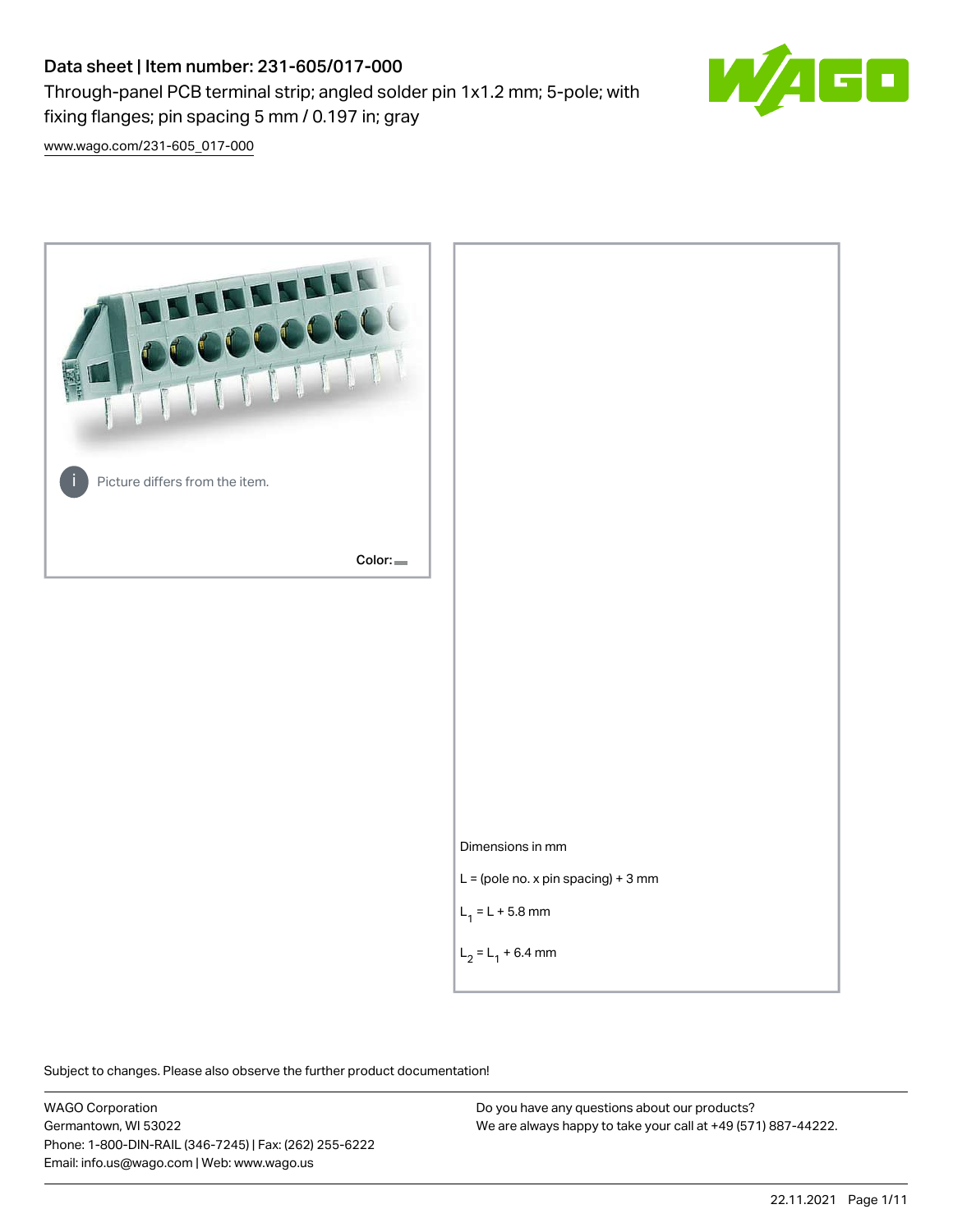

## Item description

- Feedthrough PCB terminal strips with screwdriver-actuated CAGE CLAMP $^\circ$  $\blacksquare$
- $\blacksquare$ With flanges for PCB or front-panel mounting – either flush with enclosure or protruding

# Data

| Variants:<br>Other pole numbers<br>Other colors<br>Direct marking<br>Versions without mounting flanges<br>Other versions (or variants) can be requested from WAGO Sales or<br>configured at https://configurator.wago.com/ |  |
|----------------------------------------------------------------------------------------------------------------------------------------------------------------------------------------------------------------------------|--|
|----------------------------------------------------------------------------------------------------------------------------------------------------------------------------------------------------------------------------|--|

# Electrical data

### IEC Approvals

| Ratings per                 | IEC/EN 60664-1                                                        |
|-----------------------------|-----------------------------------------------------------------------|
| Rated voltage (III / 3)     | 320 V                                                                 |
| Rated surge voltage (III/3) | 4 <sub>k</sub> V                                                      |
| Rated voltage (III/2)       | 320 V                                                                 |
| Rated surge voltage (III/2) | 4 <sub>k</sub> V                                                      |
| Nominal voltage (II/2)      | 630 V                                                                 |
| Rated surge voltage (II/2)  | 4 <sub>k</sub> V                                                      |
| Rated current               | 16A                                                                   |
| Legend (ratings)            | $(III / 2)$ $\triangle$ Overvoltage category III / Pollution degree 2 |

# UL Approvals

| Approvals per                  | UL 1059 |
|--------------------------------|---------|
| Rated voltage UL (Use Group B) | 300 V   |
| Rated current UL (Use Group B) | 15 A    |
| Rated voltage UL (Use Group C) | 150 V   |
| Rated current UL (Use Group C) | 15A     |
| Rated voltage UL (Use Group D) | 300 V   |
| Rated current UL (Use Group D) | 10 A    |

Subject to changes. Please also observe the further product documentation!

| <b>WAGO Corporation</b>                                | Do you have any questions about our products?                 |
|--------------------------------------------------------|---------------------------------------------------------------|
| Germantown, WI 53022                                   | We are always happy to take your call at +49 (571) 887-44222. |
| Phone: 1-800-DIN-RAIL (346-7245)   Fax: (262) 255-6222 |                                                               |
| Email: info.us@wago.com   Web: www.wago.us             |                                                               |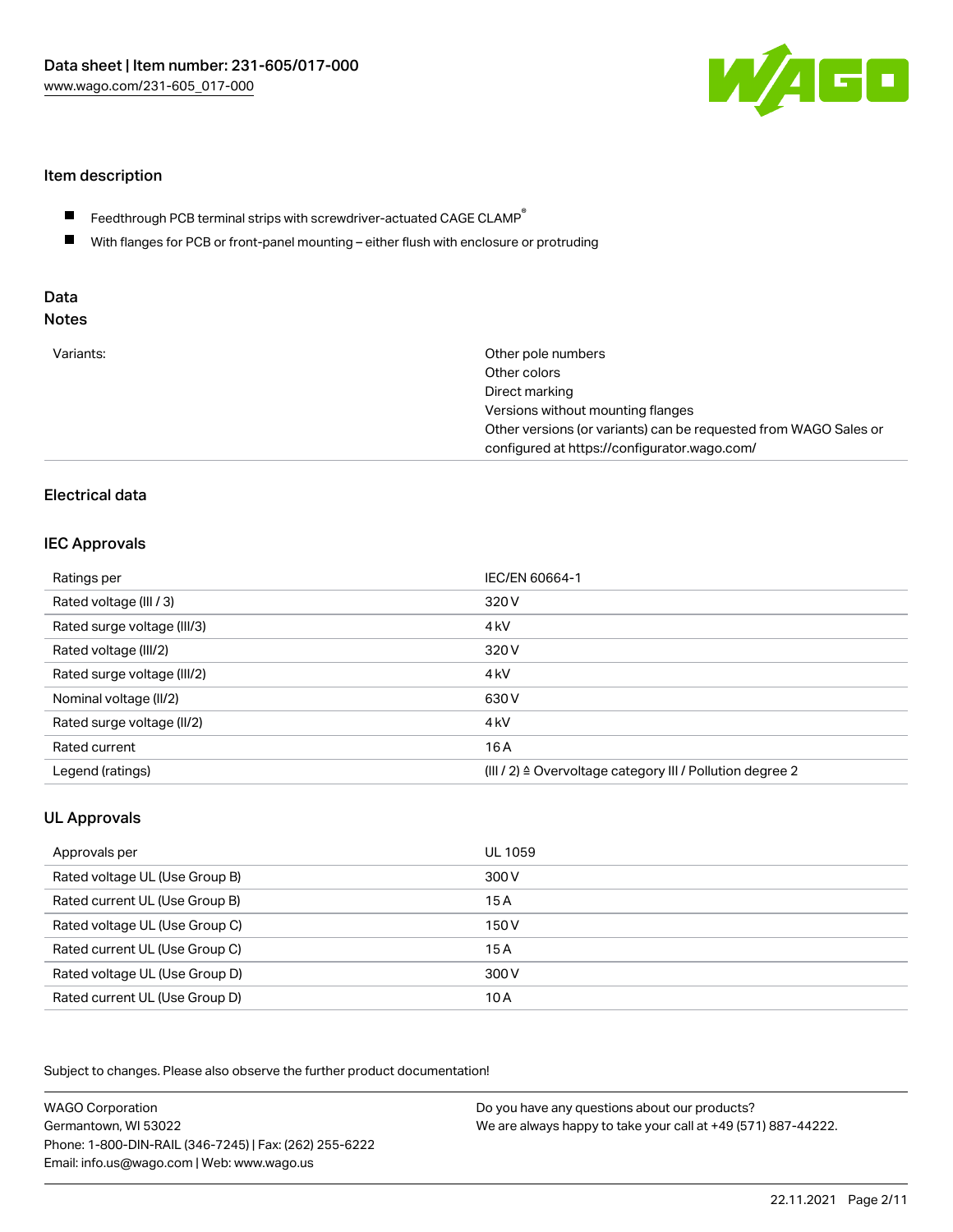

# CSA Approvals

| Approvals per                   | <b>CSA</b> |
|---------------------------------|------------|
| Rated voltage CSA (Use Group B) | 300 V      |
| Rated current CSA (Use Group B) | 15A        |
| Rated voltage CSA (Use Group C) | 150 V      |
| Rated current CSA (Use Group C) | 15A        |
| Rated voltage CSA (Use Group D) | 300 V      |
| Rated current CSA (Use Group D) | 10 A       |

#### Connection data

| Total number of connection points |  |
|-----------------------------------|--|
| Total number of potentials        |  |
| Number of connection types        |  |
| Number of levels                  |  |

#### Connection 1

| Connection technology                             | CAGE CLAMP <sup>®</sup>                 |
|---------------------------------------------------|-----------------------------------------|
| Actuation type                                    | Operating tool                          |
| Solid conductor                                   | $0.082.5$ mm <sup>2</sup> / 28  14 AWG  |
| Fine-stranded conductor                           | $0.08$ 2.5 mm <sup>2</sup> / 28  14 AWG |
| Fine-stranded conductor; with insulated ferrule   | $0.251.5$ mm <sup>2</sup>               |
| Fine-stranded conductor; with uninsulated ferrule | $0.252.5$ mm <sup>2</sup>               |
| Strip length                                      | 89 mm / 0.31  0.35 inch                 |
| Conductor connection direction to PCB             | 0°                                      |
| Number of poles                                   | 5                                       |
|                                                   |                                         |

### Physical data

| Pin spacing                          | 5 mm / 0.197 inch    |
|--------------------------------------|----------------------|
| Width                                | 40.2 mm / 1.583 inch |
| Height                               | 19 mm / 0.748 inch   |
| Height from the surface              | 14.3 mm / 0.563 inch |
| Depth                                | 19.1 mm / 0.752 inch |
| Solder pin length                    | 4.7 mm               |
| Solder pin dimensions                | $0.8 \times 1.3$ mm  |
| Drilled hole diameter with tolerance | $1.8$ $(+0.1)$ mm    |

Subject to changes. Please also observe the further product documentation! Mechanical data

| <b>WAGO Corporation</b>                                | Do you have any questions about our products?                 |
|--------------------------------------------------------|---------------------------------------------------------------|
| Germantown, WI 53022                                   | We are always happy to take your call at +49 (571) 887-44222. |
| Phone: 1-800-DIN-RAIL (346-7245)   Fax: (262) 255-6222 |                                                               |
| Email: info.us@wago.com   Web: www.wago.us             |                                                               |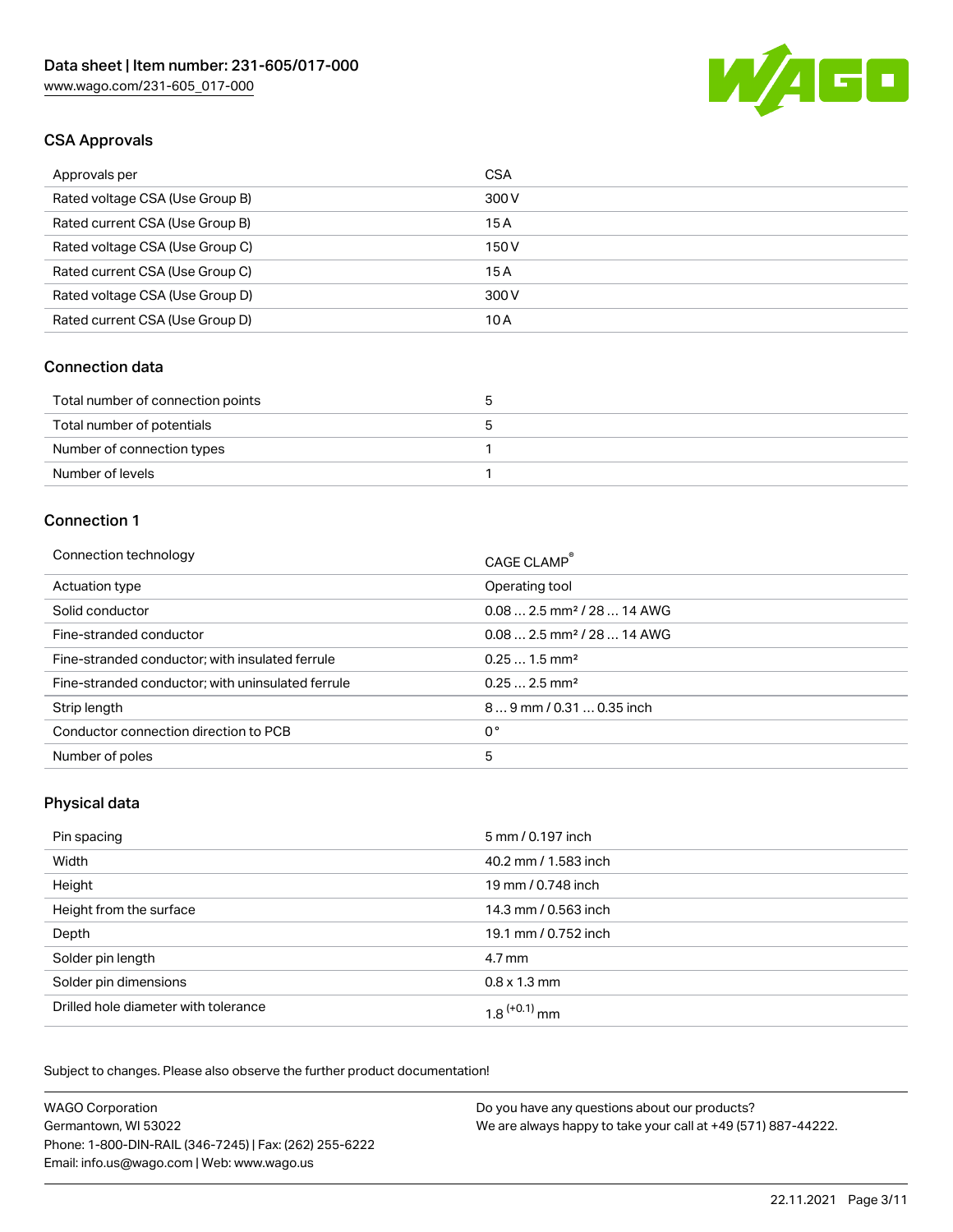

# Mechanical data

| Mounting type | Mounting flange       |
|---------------|-----------------------|
| Mounting type | Feed-through mounting |
|               | Panel mounting        |

# PCB contact

| PCB Contact                         | THT                                      |
|-------------------------------------|------------------------------------------|
| Solder pin arrangement              | over the entire terminal strip (in-line) |
| Number of solder pins per potential |                                          |

## Material data

| Color                       | gray                                  |
|-----------------------------|---------------------------------------|
| Material group              |                                       |
| Insulation material         | Polyamide (PA66)                      |
| Flammability class per UL94 | V <sub>0</sub>                        |
| Clamping spring material    | Chrome nickel spring steel (CrNi)     |
| Contact material            | Electrolytic copper $(E_{\text{Cl}})$ |
| Contact plating             | tin-plated                            |
| Fire load                   | 0.133 MJ                              |
| Weight                      | 7.6 g                                 |

## Environmental requirements

| Limit temperature range<br>. | +105 °C<br>-60 |  |
|------------------------------|----------------|--|
|------------------------------|----------------|--|

# Commercial data

| Product Group         | 3 (Multi Conn. System) |
|-----------------------|------------------------|
| PU (SPU)              | 50 Stück               |
| Packaging type        | box                    |
| Country of origin     | DE                     |
| <b>GTIN</b>           | 4044918257190          |
| Customs tariff number | 8536904000             |

## Approvals / Certificates

#### Country specific Approvals

| Logo | Approval | Additional Approval Text | name        |
|------|----------|--------------------------|-------------|
|      |          |                          | Certificate |

Subject to changes. Please also observe the further product documentation!

| WAGO Corporation                                       | Do you have any questions about our products?                 |
|--------------------------------------------------------|---------------------------------------------------------------|
| Germantown. WI 53022                                   | We are always happy to take your call at +49 (571) 887-44222. |
| Phone: 1-800-DIN-RAIL (346-7245)   Fax: (262) 255-6222 |                                                               |
| Email: info.us@wago.com   Web: www.wago.us             |                                                               |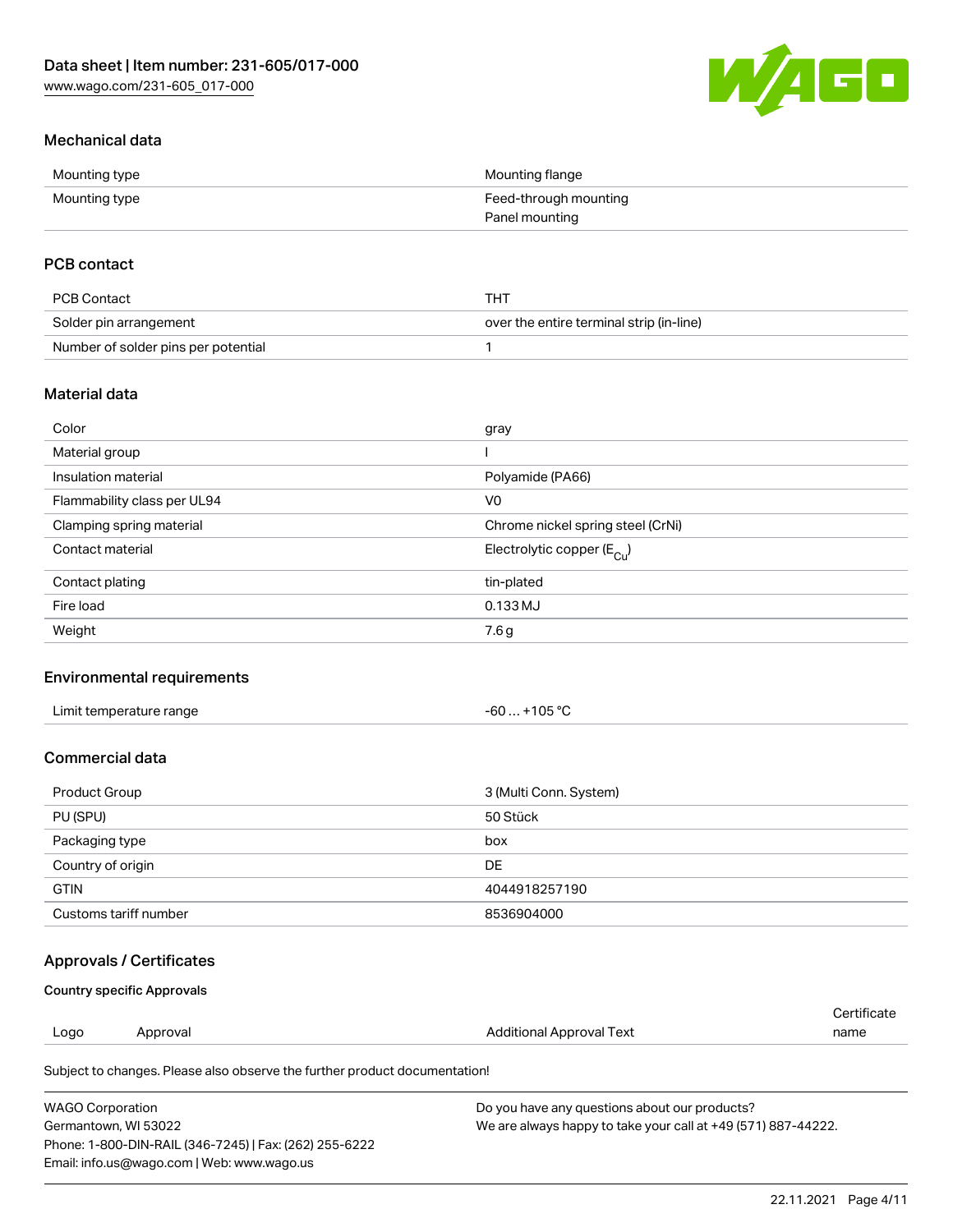[www.wago.com/231-605\\_017-000](http://www.wago.com/231-605_017-000)



|              | CВ<br>DEKRA Certification B.V.         | IEC 61984 | NL-39756        |
|--------------|----------------------------------------|-----------|-----------------|
| $\mathbf{G}$ | <b>CSA</b><br>DEKRA Certification B.V. | C22.2     | LR 18677-<br>25 |

#### Ship Approvals

| Logo          | Approval                                                | <b>Additional Approval Text</b> | Certificate<br>name                |
|---------------|---------------------------------------------------------|---------------------------------|------------------------------------|
| ABS           | <b>ABS</b><br>American Bureau of Shipping               |                                 | $19 -$<br>HG1869876-<br><b>PDA</b> |
| <b>BUREAU</b> | BV<br>Bureau Veritas S.A.                               | <b>IEC 60998</b>                | 11915/D0<br><b>BV</b>              |
|               | <b>DNV GL</b><br>Det Norske Veritas, Germanischer Lloyd |                                 | TAE000016Z                         |
|               |                                                         |                                 |                                    |

#### UL-Approvals

|          |                                |                                 | Certificate |
|----------|--------------------------------|---------------------------------|-------------|
| Logo     | Approval                       | <b>Additional Approval Text</b> | name        |
|          | UL                             | <b>UL 1977</b>                  | E45171      |
| J<br>. . | Underwriters Laboratories Inc. |                                 |             |

### Optional accessories

#### Marking accessories

| Marking strip                                                                                                                                                                        |                                  |
|--------------------------------------------------------------------------------------------------------------------------------------------------------------------------------------|----------------------------------|
| Item no.: 210-332/500-202<br>Marking strips; as a DIN A4 sheet; MARKED; 1-16 (160x); Height of marker strip: 3 mm; Strip length 182<br>mm; Horizontal marking; Self-adhesive; white  | www.wago.com/210-332<br>/500-202 |
| Item no.: 210-332/500-206<br>Marking strips; as a DIN A4 sheet; MARKED; 33-48 (160x); Height of marker strip: 3 mm; Strip length<br>182 mm; Horizontal marking; Self-adhesive; white | www.wago.com/210-332<br>/500-206 |
| Item no.: 210-332/500-205<br>Marking strips; as a DIN A4 sheet; MARKED; 1-32 (80x); Height of marker strip: 3 mm; Strip length 182<br>mm; Horizontal marking; Self-adhesive; white   | www.wago.com/210-332<br>/500-205 |

Subject to changes. Please also observe the further product documentation!

WAGO Corporation Germantown, WI 53022 Phone: 1-800-DIN-RAIL (346-7245) | Fax: (262) 255-6222 Email: info.us@wago.com | Web: www.wago.us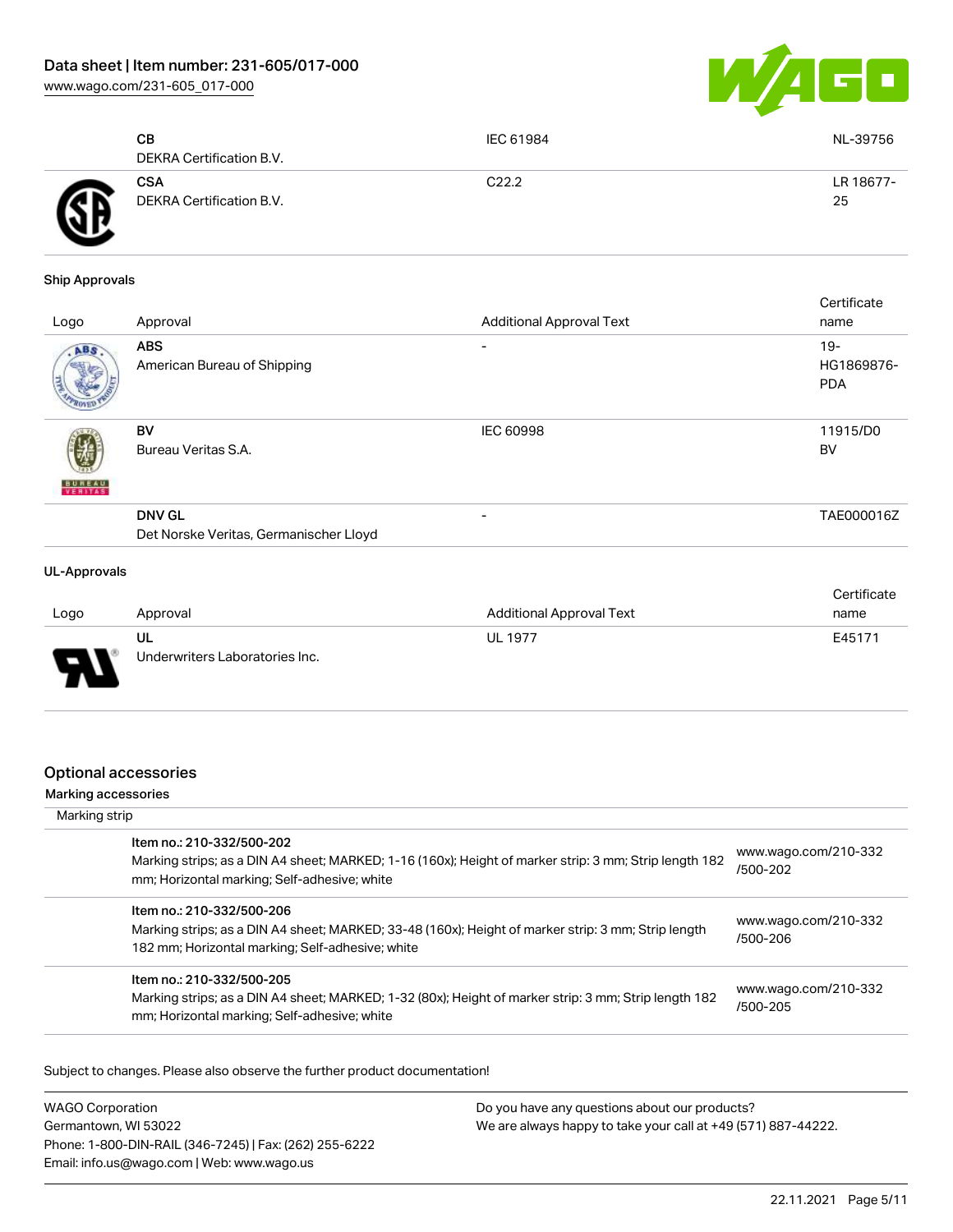

[www.wago.com/210-332](http://www.wago.com/210-332/500-204)

[/500-204](http://www.wago.com/210-332/500-204)

#### Item no.: 210-332/500-204

Marking strips; as a DIN A4 sheet; MARKED; 17-32 (160x); Height of marker strip: 3 mm; Strip length 182 mm; Horizontal marking; Self-adhesive; white

| Mounting             |                                                                                                                                                                                    |                      |
|----------------------|------------------------------------------------------------------------------------------------------------------------------------------------------------------------------------|----------------------|
| Mounting accessories |                                                                                                                                                                                    |                      |
|                      | Item no.: 209-147<br>Self-tapping screw                                                                                                                                            | www.wago.com/209-147 |
|                      | Item no.: 231-194<br>Self-tapping screw; B 2.2x13, fixing hole 1.8 mm Ø                                                                                                            | www.wago.com/231-194 |
|                      | Item no.: 231-195<br>Screw with nut; M2x12; for fixing element                                                                                                                     | www.wago.com/231-195 |
| <b>Tools</b>         |                                                                                                                                                                                    |                      |
| Operating tool       |                                                                                                                                                                                    |                      |
|                      | Item no.: 210-657<br>Operating tool; Blade: 3.5 x 0.5 mm; with a partially insulated shaft; short; multicoloured                                                                   | www.wago.com/210-657 |
|                      | Item no.: 210-720<br>Operating tool; Blade: 3.5 x 0.5 mm; with a partially insulated shaft; multicoloured                                                                          | www.wago.com/210-720 |
| Ferrules             |                                                                                                                                                                                    |                      |
| Ferrule              |                                                                                                                                                                                    |                      |
|                      | Item no.: 216-101<br>Ferrule; Sleeve for 0.5 mm <sup>2</sup> / AWG 22; uninsulated; electro-tin plated; silver-colored                                                             | www.wago.com/216-101 |
|                      | Item no.: 216-104<br>Ferrule; Sleeve for 1.5 mm <sup>2</sup> / AWG 16; uninsulated; electro-tin plated; silver-colored                                                             | www.wago.com/216-104 |
|                      | Item no.: 216-106<br>Ferrule; Sleeve for 2.5 mm <sup>2</sup> / AWG 14; uninsulated; electro-tin plated; silver-colored                                                             | www.wago.com/216-106 |
|                      | Item no.: 216-102<br>Ferrule; Sleeve for 0.75 mm <sup>2</sup> / AWG 20; uninsulated; electro-tin plated; silver-colored                                                            | www.wago.com/216-102 |
|                      | Item no.: 216-103<br>Ferrule; Sleeve for 1 mm <sup>2</sup> / AWG 18; uninsulated; electro-tin plated                                                                               | www.wago.com/216-103 |
|                      | Item no.: 216-123<br>Ferrule; Sleeve for 1 mm <sup>2</sup> / AWG 18; uninsulated; electro-tin plated; silver-colored                                                               | www.wago.com/216-123 |
|                      | Item no.: 216-122<br>Ferrule; Sleeve for 0.75 mm <sup>2</sup> / AWG 20; uninsulated; electro-tin plated; silver-colored                                                            | www.wago.com/216-122 |
| B                    | Item no.: 216-124<br>Ferrule; Sleeve for 1.5 mm <sup>2</sup> / AWG 16; uninsulated; electro-tin plated                                                                             | www.wago.com/216-124 |
|                      | Item no.: 216-142<br>Ferrule; Sleeve for 0.75 mm <sup>2</sup> / 18 AWG; uninsulated; electro-tin plated; electrolytic copper; gastight<br>crimped; acc. to DIN 46228, Part 1/08.92 | www.wago.com/216-142 |
|                      | Item no.: 216-132                                                                                                                                                                  |                      |

Subject to changes. Please also observe the further product documentation!

WAGO Corporation Germantown, WI 53022 Phone: 1-800-DIN-RAIL (346-7245) | Fax: (262) 255-6222 Email: info.us@wago.com | Web: www.wago.us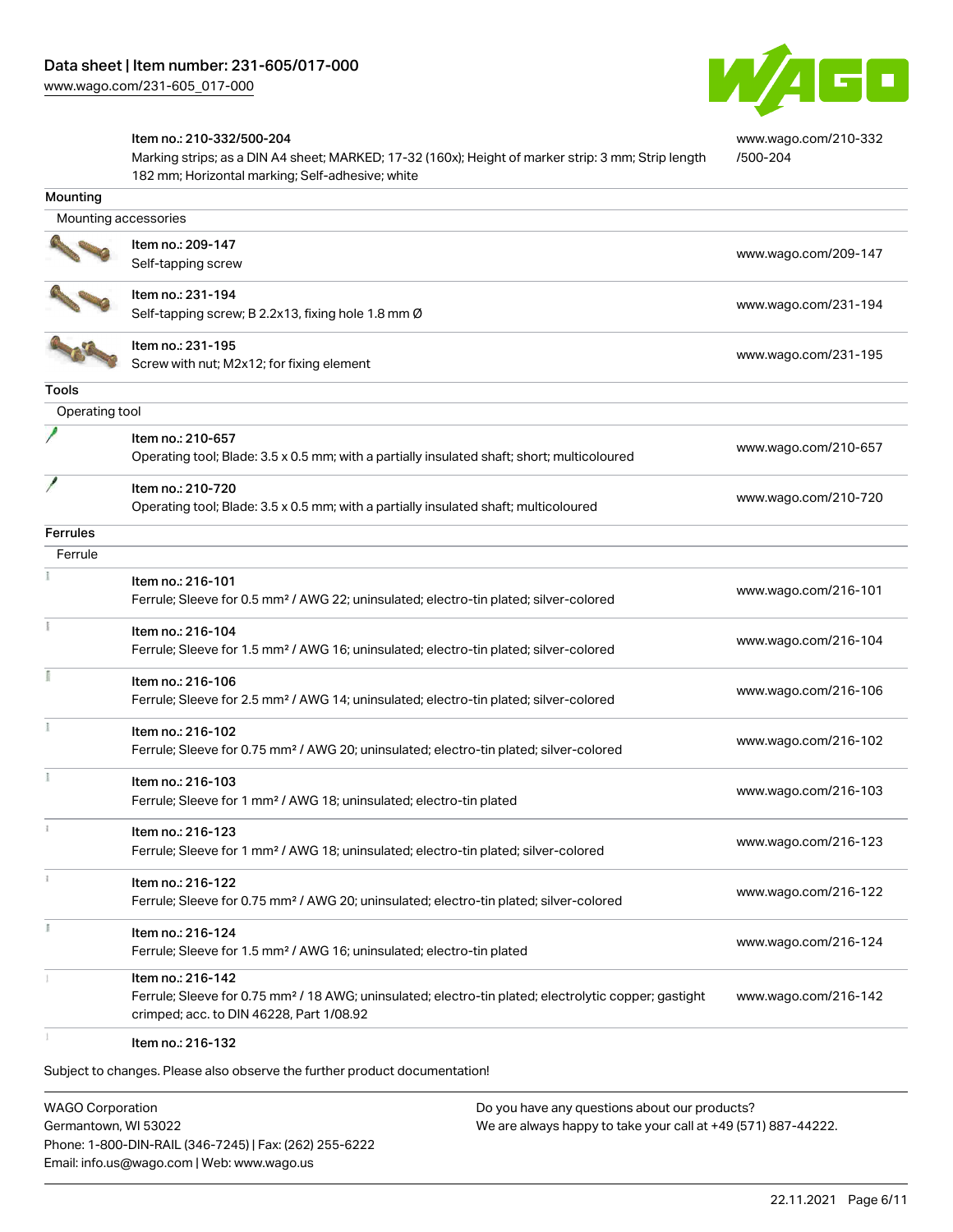Item no.: 216-121

 $\ddot{1}$ 

ţ

Item no.: 216-143



Ferrule; Sleeve for 0.34 mm² / AWG 24; uninsulated; electro-tin plated [www.wago.com/216-132](http://www.wago.com/216-132)

| Ferrule; Sleeve for 1 mm <sup>2</sup> / AWG 18; uninsulated; electro-tin plated; electrolytic copper; gastight<br>crimped; acc. to DIN 46228, Part 1/08.92                                        | www.wago.com/216-143 |
|---------------------------------------------------------------------------------------------------------------------------------------------------------------------------------------------------|----------------------|
| Item no.: 216-131<br>Ferrule; Sleeve for 0.25 mm <sup>2</sup> / AWG 24; uninsulated; electro-tin plated; silver-colored                                                                           | www.wago.com/216-131 |
| Item no.: 216-141<br>Ferrule; Sleeve for 0.5 mm <sup>2</sup> / 20 AWG; uninsulated; electro-tin plated; electrolytic copper; gastight<br>crimped; acc. to DIN 46228, Part 1/08.92                 | www.wago.com/216-141 |
| Item no.: 216-152<br>Ferrule; Sleeve for 0.34 mm <sup>2</sup> / AWG 24; uninsulated; electro-tin plated                                                                                           | www.wago.com/216-152 |
| Item no.: 216-203<br>Ferrule; Sleeve for 1 mm <sup>2</sup> / AWG 18; insulated; electro-tin plated; red                                                                                           | www.wago.com/216-203 |
| Item no.: 216-202<br>Ferrule; Sleeve for 0.75 mm <sup>2</sup> / 18 AWG; insulated; electro-tin plated; gray                                                                                       | www.wago.com/216-202 |
| Item no.: 216-151<br>Ferrule; Sleeve for 0.25 mm <sup>2</sup> / AWG 24; uninsulated; electro-tin plated                                                                                           | www.wago.com/216-151 |
| Item no.: 216-204<br>Ferrule; Sleeve for 1.5 mm <sup>2</sup> / AWG 16; insulated; electro-tin plated; black                                                                                       | www.wago.com/216-204 |
| Item no.: 216-144<br>Ferrule; Sleeve for 1.5 mm <sup>2</sup> / AWG 16; uninsulated; electro-tin plated; electrolytic copper; gastight<br>crimped; acc. to DIN 46228, Part 1/08.92; silver-colored | www.wago.com/216-144 |
| Item no.: 216-201<br>Ferrule; Sleeve for 0.5 mm <sup>2</sup> / 20 AWG; insulated; electro-tin plated; white                                                                                       | www.wago.com/216-201 |
| Item no.: 216-223<br>Ferrule; Sleeve for 1 mm <sup>2</sup> / AWG 18; insulated; electro-tin plated; red                                                                                           | www.wago.com/216-223 |
| Item no.: 216-241<br>Ferrule; Sleeve for 0.5 mm <sup>2</sup> / 20 AWG; insulated; electro-tin plated; electrolytic copper; gastight<br>crimped; acc. to DIN 46228, Part 4/09.90; white            | www.wago.com/216-241 |
| Item no.: 216-242<br>Ferrule; Sleeve for 0.75 mm <sup>2</sup> / 18 AWG; insulated; electro-tin plated; electrolytic copper; gastight<br>crimped; acc. to DIN 46228, Part 4/09.90; gray            | www.wago.com/216-242 |
| Item no.: 216-222<br>Ferrule; Sleeve for 0.75 mm <sup>2</sup> / 18 AWG; insulated; electro-tin plated; gray                                                                                       | www.wago.com/216-222 |
| Item no.: 216-221<br>Ferrule; Sleeve for 0.5 mm <sup>2</sup> / 20 AWG; insulated; electro-tin plated; white                                                                                       | www.wago.com/216-221 |
| Item no.: 216-224<br>Ferrule; Sleeve for 1.5 mm <sup>2</sup> / AWG 16; insulated; electro-tin plated; black                                                                                       | www.wago.com/216-224 |
| changes. Please also observe the further product documentation!                                                                                                                                   |                      |
| Do you have any questions about our products?<br>poration                                                                                                                                         |                      |

Ferrule; Sleeve for 0.5 mm² / AWG 22; uninsulated; electro-tin plated; silver-colored [www.wago.com/216-121](http://www.wago.com/216-121)

WAGO Cor Germantown, WI 53022 Phone: 1-800-DIN-RAIL (346-7245) | Fax: (262) 255-6222 Email: info.us@wago.com | Web: www.wago.us

Subject to

We are always happy to take your call at +49 (571) 887-44222.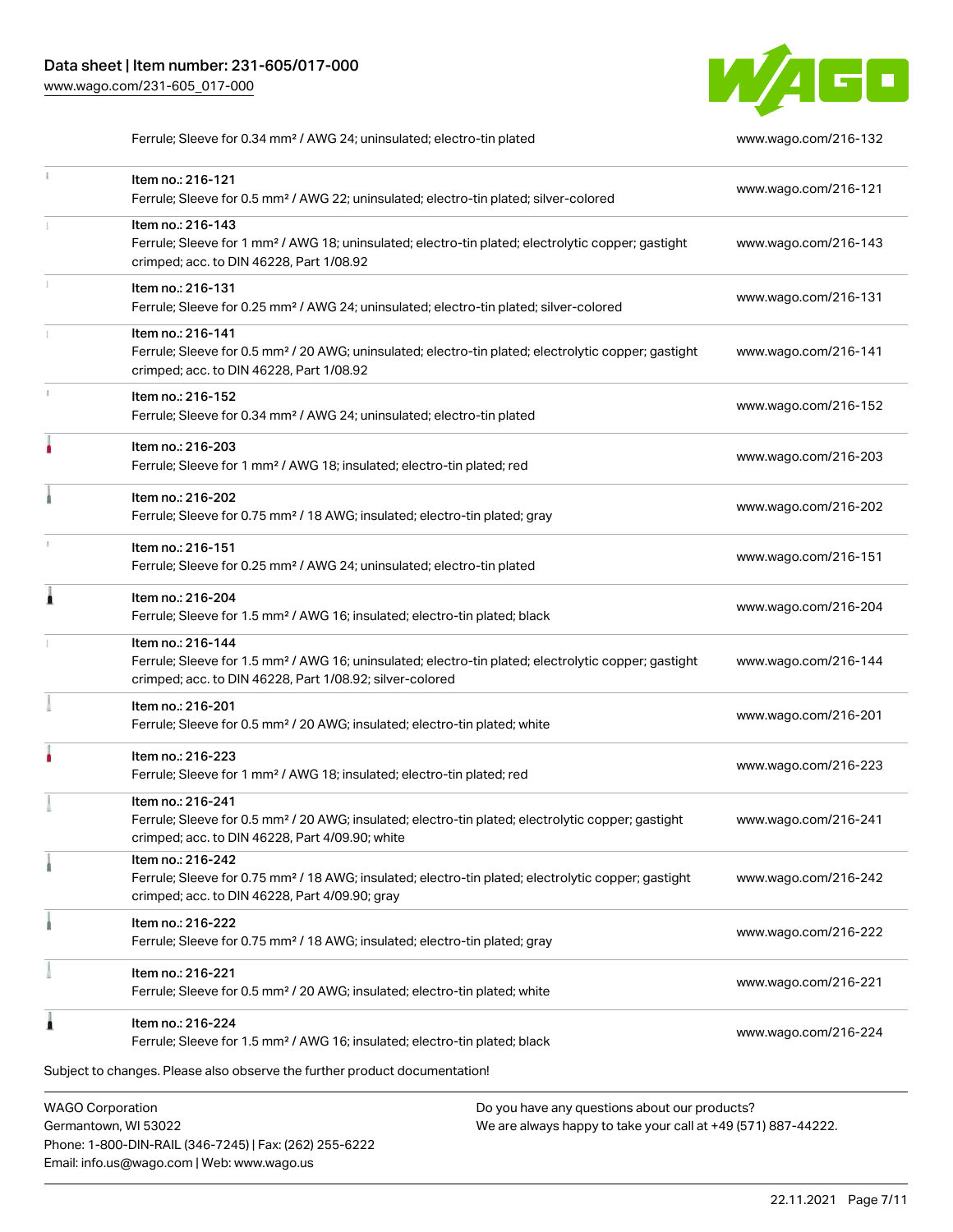[www.wago.com/231-605\\_017-000](http://www.wago.com/231-605_017-000)



|   | Item no.: 216-243                                                                                                                          |                      |
|---|--------------------------------------------------------------------------------------------------------------------------------------------|----------------------|
|   | Ferrule; Sleeve for 1 mm <sup>2</sup> / AWG 18; insulated; electro-tin plated; electrolytic copper; gastight crimped; www.wago.com/216-243 |                      |
|   | acc. to DIN 46228, Part 4/09.90; red                                                                                                       |                      |
| Ă | Item no.: 216-244                                                                                                                          |                      |
|   | Ferrule; Sleeve for 1.5 mm <sup>2</sup> / AWG 16; insulated; electro-tin plated; electrolytic copper; gastight                             | www.wago.com/216-244 |
|   | crimped; acc. to DIN 46228, Part 4/09.90; black                                                                                            |                      |
|   | Item no.: 216-263                                                                                                                          |                      |
|   | Ferrule; Sleeve for 1 mm <sup>2</sup> / AWG 18; insulated; electro-tin plated; electrolytic copper; gastight crimped; www.wago.com/216-263 |                      |
|   | acc. to DIN 46228, Part 4/09.90; red                                                                                                       |                      |
|   | Item no.: 216-264                                                                                                                          |                      |
|   | Ferrule; Sleeve for 1.5 mm <sup>2</sup> / AWG 16; insulated; electro-tin plated; electrolytic copper; gastight                             | www.wago.com/216-264 |
|   | crimped; acc. to DIN 46228, Part 4/09.90; black                                                                                            |                      |
|   | Item no.: 216-284                                                                                                                          |                      |
|   | Ferrule; Sleeve for 1.5 mm <sup>2</sup> / AWG 16; insulated; electro-tin plated; electrolytic copper; gastight                             | www.wago.com/216-284 |
|   | crimped; acc. to DIN 46228, Part 4/09.90; black                                                                                            |                      |
|   | Item no.: 216-262                                                                                                                          |                      |
|   | Ferrule; Sleeve for 0.75 mm <sup>2</sup> / 18 AWG; insulated; electro-tin plated; electrolytic copper; gastight                            | www.wago.com/216-262 |
|   | crimped; acc. to DIN 46228, Part 4/09.90; gray                                                                                             |                      |
|   | Item no.: 216-301                                                                                                                          |                      |
|   | Ferrule; Sleeve for 0.25 mm <sup>2</sup> / AWG 24; insulated; electro-tin plated; yellow                                                   | www.wago.com/216-301 |
|   | Item no.: 216-321                                                                                                                          |                      |
|   | Ferrule; Sleeve for 0.25 mm <sup>2</sup> / AWG 24; insulated; electro-tin plated; yellow                                                   | www.wago.com/216-321 |
|   | Item no.: 216-322                                                                                                                          |                      |
|   | Ferrule; Sleeve for 0.34 mm <sup>2</sup> / 22 AWG; insulated; electro-tin plated; green                                                    | www.wago.com/216-322 |
|   | Item no.: 216-302                                                                                                                          |                      |
|   | Ferrule; Sleeve for 0.34 mm <sup>2</sup> / 22 AWG; insulated; electro-tin plated; light turquoise                                          | www.wago.com/216-302 |
|   |                                                                                                                                            |                      |

# Downloads **Documentation**

| <b>Additional Information</b> |            |               |          |
|-------------------------------|------------|---------------|----------|
| Technical explanations        | 2019 Apr 3 | pdf<br>2.0 MB | Download |
|                               |            |               |          |

# CAD files

Germantown, WI 53022

Phone: 1-800-DIN-RAIL (346-7245) | Fax: (262) 255-6222

Email: info.us@wago.com | Web: www.wago.us

| CAD data                                                                   |                                               |     |          |
|----------------------------------------------------------------------------|-----------------------------------------------|-----|----------|
| 2D/3D Models 231-605/017-000                                               |                                               | URL | Download |
| <b>CAE</b> data                                                            |                                               |     |          |
| EPLAN Data Portal 231-605/017-000                                          |                                               | URL | Download |
| Subject to changes. Please also observe the further product documentation! |                                               |     |          |
| <b>WAGO Corporation</b>                                                    | Do you have any questions about our products? |     |          |

We are always happy to take your call at +49 (571) 887-44222.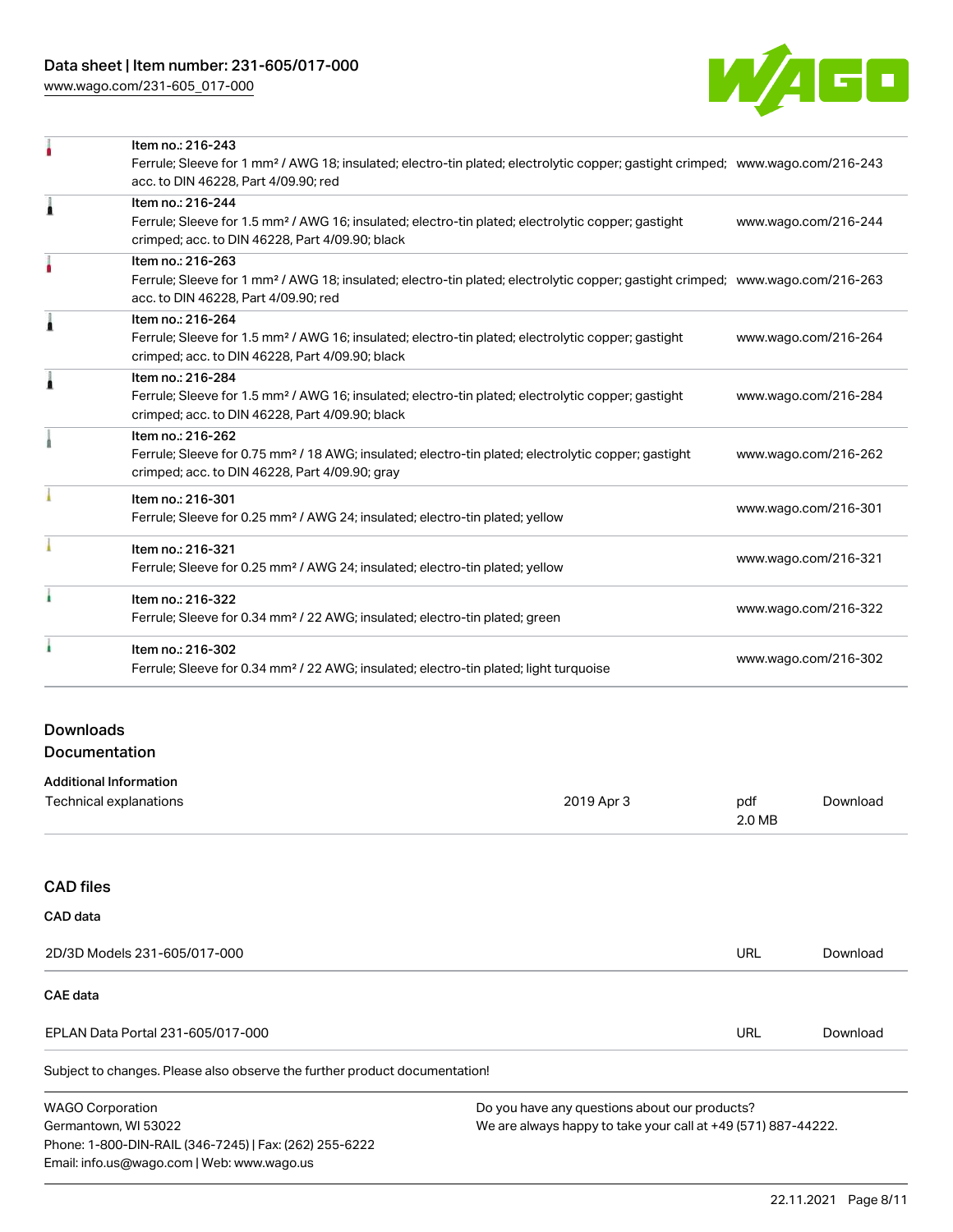

| EPLAN Data Portal 231-605/017-000                                                                                                                                      | <b>URL</b> | Download |
|------------------------------------------------------------------------------------------------------------------------------------------------------------------------|------------|----------|
| ZUKEN Portal 231-605/017-000                                                                                                                                           | <b>URL</b> | Download |
| PCB Design                                                                                                                                                             |            |          |
| Symbol and Footprint 231-605/017-000                                                                                                                                   | URL        | Download |
| CAx data for your PCB design, consisting of "schematic symbols and PCB footprints",<br>allow easy integration of the WAGO component into your development environment. |            |          |
| Supported formats:                                                                                                                                                     |            |          |
| Accel EDA 14 & 15                                                                                                                                                      |            |          |
| Altium 6 to current version                                                                                                                                            |            |          |
| ш<br>Cadence Allegro                                                                                                                                                   |            |          |
| DesignSpark                                                                                                                                                            |            |          |
| Eagle Libraries                                                                                                                                                        |            |          |
| ш<br>KiCad                                                                                                                                                             |            |          |
| <b>Mentor Graphics BoardStation</b>                                                                                                                                    |            |          |
| Mentor Graphics Design Architect                                                                                                                                       |            |          |
| Mentor Graphics Design Expedition 99 and 2000                                                                                                                          |            |          |
| OrCAD 9.X PCB and Capture                                                                                                                                              |            |          |
| ш<br>PADS PowerPCB 3, 3.5, 4.X, and 5.X                                                                                                                                |            |          |
| ш<br>PADS PowerPCB and PowerLogic 3.0                                                                                                                                  |            |          |
| PCAD 2000, 2001, 2002, 2004, and 2006                                                                                                                                  |            |          |
| Pulsonix 8.5 or newer                                                                                                                                                  |            |          |
| <b>STL</b>                                                                                                                                                             |            |          |
| 3D STEP                                                                                                                                                                |            |          |
| <b>TARGET 3001!</b>                                                                                                                                                    |            |          |
| View Logic ViewDraw                                                                                                                                                    |            |          |
| Quadcept                                                                                                                                                               |            |          |
| Zuken CadStar 3 and 4                                                                                                                                                  |            |          |
| Zuken CR-5000 and CR-8000                                                                                                                                              |            |          |
| PCB Component Libraries (EDA), PCB CAD Library Ultra Librarian                                                                                                         |            |          |

# Environmental Product Compliance

#### Compliance Search

Subject to changes. Please also observe the further product documentation! Environmental Product Compliance 231-605/017-000

WAGO Corporation Germantown, WI 53022 Phone: 1-800-DIN-RAIL (346-7245) | Fax: (262) 255-6222 Email: info.us@wago.com | Web: www.wago.us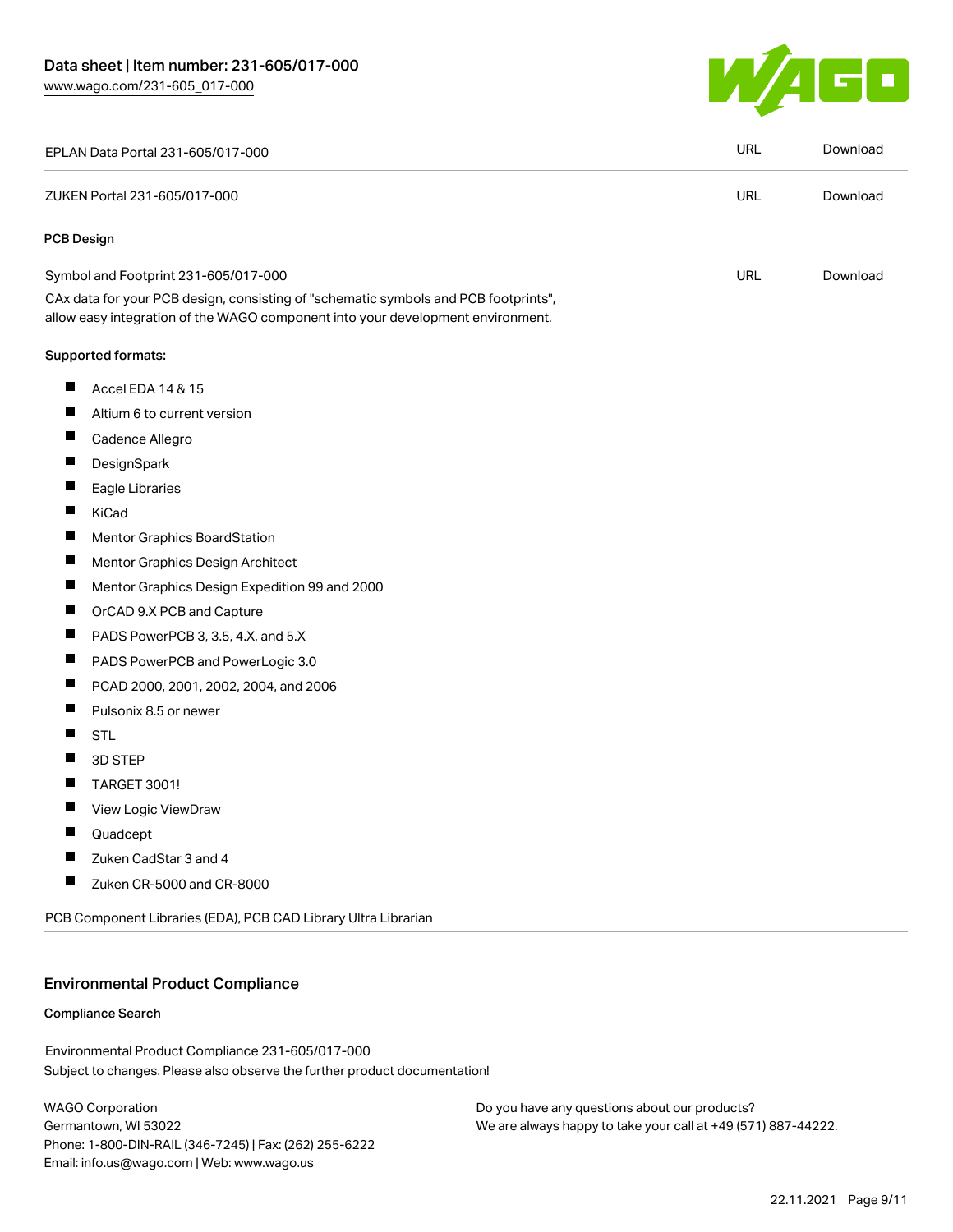Environmental Product Compliance 231-605/017-000



URL [Download](https://www.wago.com/global/d/ComplianceLinkMediaContainer_231-605_017-000)

PCB terminal block; 2.5 mm<sup>2</sup>; Pin spacing 5 mm; 5-pole; CAGE CLAMP®; clamping collar; 2,50 mm²; gray

#### Installation Notes



Feedthrough PCB terminal strips – frontentry conductor termination



Feedthrough PCB terminal strips can be used as front-panel feedthrough for external conductor termination.

Application

Subject to changes. Please also observe the further product documentation!

WAGO Corporation Germantown, WI 53022 Phone: 1-800-DIN-RAIL (346-7245) | Fax: (262) 255-6222 Email: info.us@wago.com | Web: www.wago.us